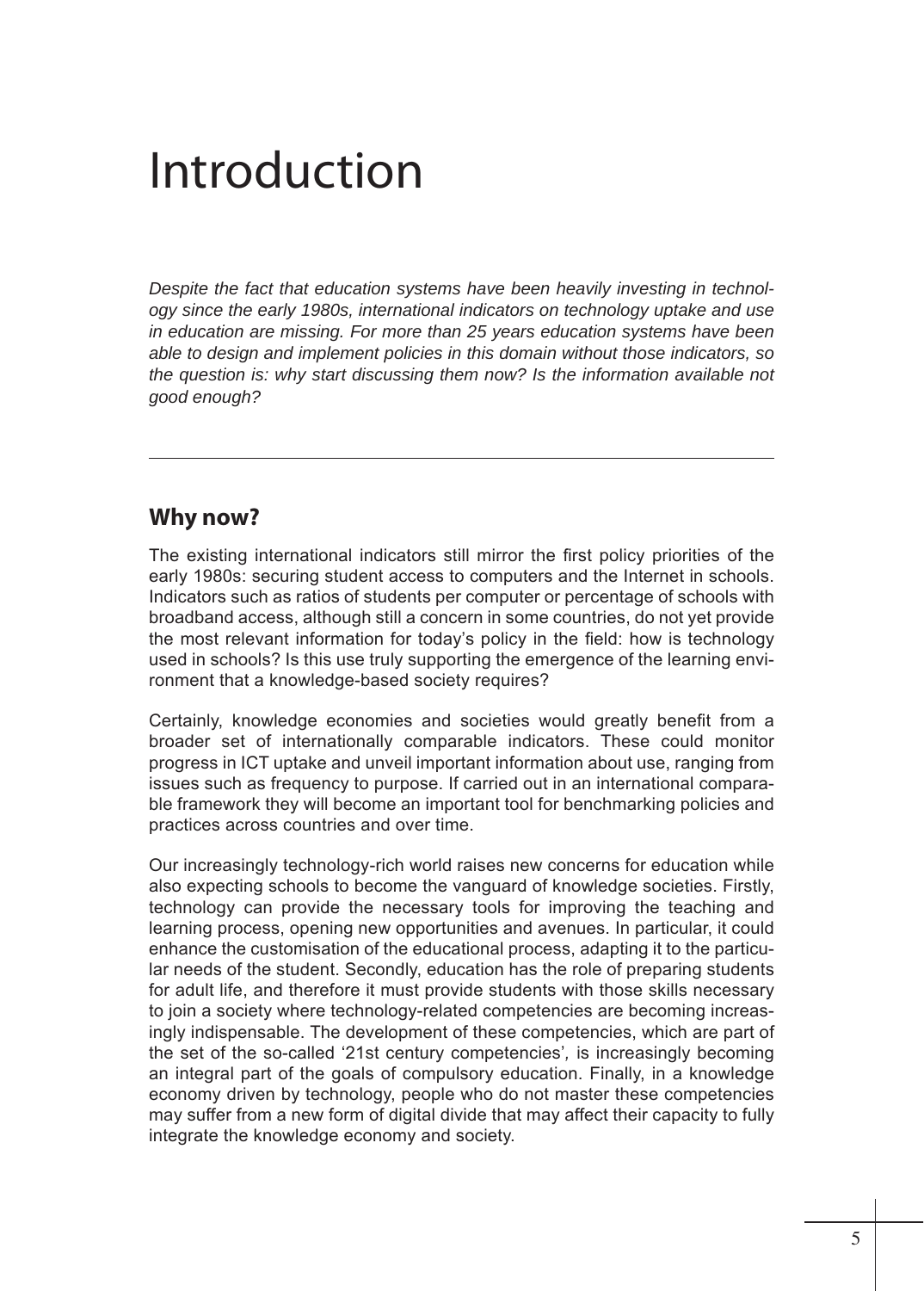Because of these reasons, most countries have undertaken significant investments to enhance the role of technology in education recently, after some years of less activity immediately after the implosion of the Internet bubble. Many would say that the incorporation of technology in education has lost its status as policy priority number one, although for a number of political reasons investments have not been stopped. In many respects, the principle of 'build it and they will come' seems to have taken root, and education systems keep investing in technology based on the belief that, sooner or later, schools and teachers will adopt it and benefit from it. The question that arises then is whether or not these new investments are paying off; is this investment in technology within education systems managing to fulfil expectations?

### **New policy concerns, increased need for evidence and indicators**

Ironically, what countries have been investing in this field has hardly been the subject of any comparison. Therefore, countries can hardly claim that they are investing significantly in this. But even more important than the amount of effort invested, what really presses for an evidence-based policy debate about technology in education is the emergence of new policy concerns. At least some of them, and the corresponding policy discussions, could benefit from more solid and comparable evidence: the emergence of a second digital divide, the need to promote the broad set of 21st century skills, and the still unfulfilled experience of promoting radical change in the provision of school education.

First, recent evidence has unveiled that the digital divide in education goes beyond the issue of access to technology. A new second form of digital divide has been identified: the one existing between those who have the right competences and skills to benefit from computer use, and those who do not. These competences and skills are closely linked to the economic, cultural and social capital of the student. This has important implications for policy and practice. Governments should make an effort to clearly convey the message that computer use matters in the education of young people and they should do their best to engage teachers and schools in raising the frequency of computer use to a relevant level. Such an increase could not only be a clear indication of teachers' and schools' engagement with the development of 21st century skills and competencies, but it could also report gains in educational performance. In addition, schools should be reminded that they have a crucial role in the development of the cultural capital that will allow students to bridge the emerging second digital divide.

Second, the changing needs of economic and social development require a wide range of new skills and competencies, known as the 21st century competencies. These are considered key enablers of responsible citizenship in a knowledgebased and technology-pervaded economy. For instance, the recommendation of the European Parliament and the Council on key competences for lifelong learning defines a framework of eight competences considered important for the knowledge society. Digital competence is highlighted as one of the eight key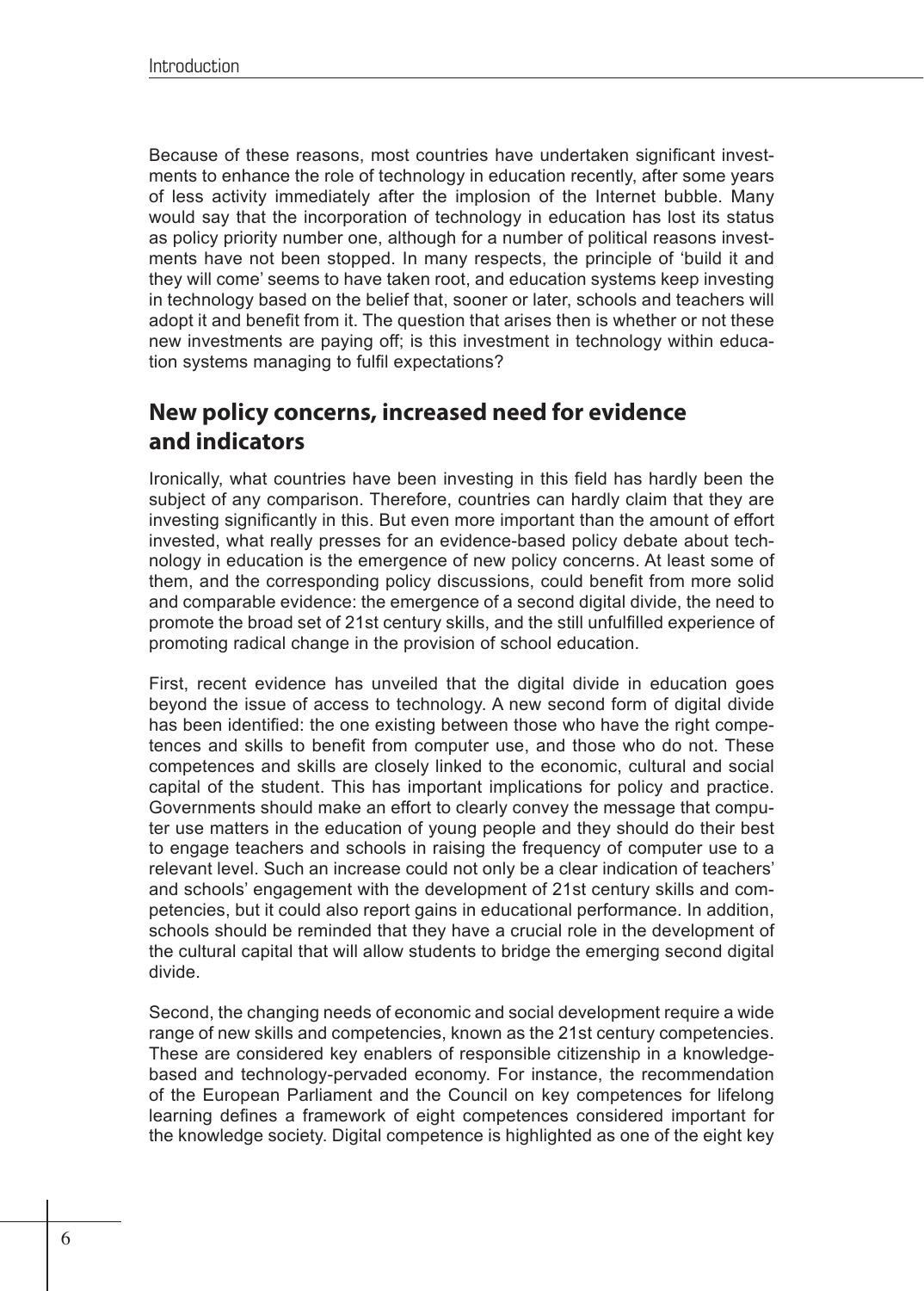competences. In 2007 the Council identified a framework of 16 core indicators for monitoring progress in the field of education. ICT skills are a core indicator in this framework. Technology is hence expected to play an increasing role in education in the coming years.

Last but not least, there is the pending issue of whether or not today's teaching and learning experience in schools matches what could be expected from a knowledge society. The question is not which technology leads to increased productivity in education, but which new technology-supported methodologies improve student performance over traditional ones, if any at all, and which other factors intervene. Previous calls have already been made in order to investigate the explicit relationships among technology, instructional strategy, psychological processes and contextual factors. The almost infinite array of methodological possibilities makes this kind of investigation extremely difficult, but not impossible, provided that there is sufficient effort devoted to the accumulation and dissemination of the resulting knowledge base. Such a task might appear overwhelming, particularly as the technological frontier is constantly changing. However, it is worth the effort. And policymakers and researchers cannot be in a position to monitor what is truly going on in schools unless critical indicators about intensity, purpose and context of use of technology in education are available.

## **A truly international effort**

Therefore it is relevant to assess and compare how education systems are dealing with technology integration in schools — particularly in terms of securing and improving access, enhancing a wide range of educational and managerial uses, and monitoring the effects and impacts on the development of critical technology-related skills and competencies. Such a comparison is not possible in the absence of appropriate indicators which, at the moment, are missing in the international collections already available.

Both the European Commission and OECD have recognised the need for reliable indicators in the area of technology in education. OECD has raised this issue in the context of the recently published report *Beyond Textbooks. Digital Learning Resources in the Nordic Countries*. It highlights the need for a comprehensive approach to indicators on technology in education and the difficulties associated with their development and data collection. The same need has also emerged during the analysis of the relationship between technology use and educational performance drawing on PISA 2006 data, which will be published by CERI in 2009. The European Commission has initiated several studies intended to summarise existing and available information in the field.

Other international organisations, such as Unesco, the World Bank and the Inter-American Development Bank, share similar needs and are willing to cooperate in this process. An inter-agency seminar carried out in Korea in July 2009 (1), provided an excellent opportunity to compare priorities and agree on the need to explore further synergies.

<sup>(1</sup> ) see http://go.worldbank.org/DJTDITWI40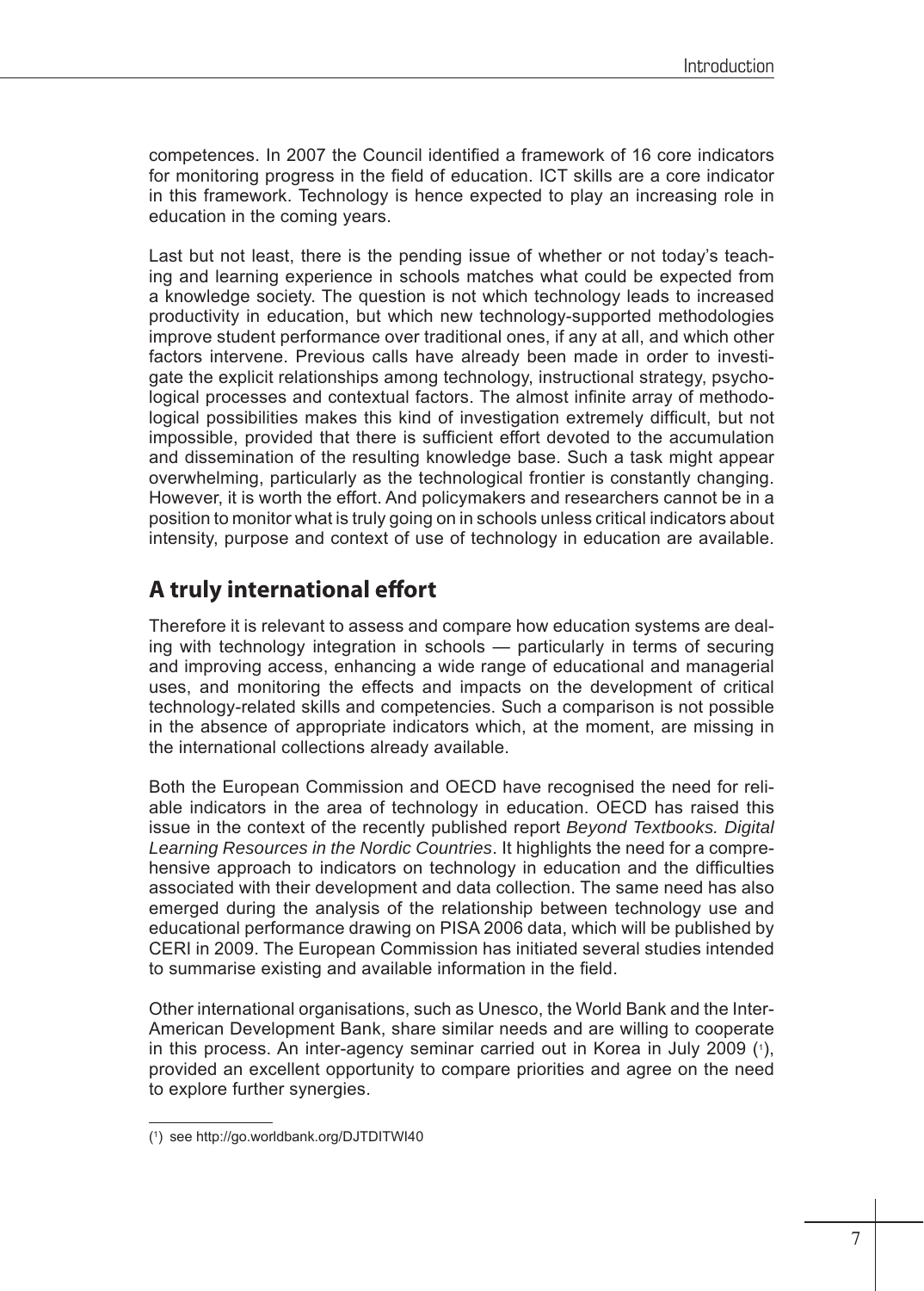#### **What this volume adds to the discussion**

It is within this context that the present volume has to be understood. The contributions included stem from an international expert meeting which took place in April 2009 when the Centre for Research on Lifelong Learning (CRELL), in cooperation with CERI, organised and hosted an international expert meeting on the issue of benchmarking technology use and effects in education. The workshop specifically aimed at constructing a framework to look at the relevant domains and interdependence between components related to ICT in educational processes from a holistic perspective  $(2)$ .

This book is organised into four different sections. The first one looks into the context of ICT impact assessment in education. This chapter addresses the political context and includes reflections about the assessment needs at an international level. Øystein Johannessen follows a policy perspective. He discusses the challenge of developing benchmarks and the need to incorporate a multi-faceted approach which takes into account the complexity of issues to consider when setting up a knowledge-base on ICT in education. In his article, Ola Erstad maintains the need for a broadened understanding by policymakers of impact and outcomes. Based on experience gained in Norway, he suggests a multilevel approach and tries to identify key indicators of impact for all the different levels addressed.

The second chapter is about the state of the art of ICT impact assessment. A conceptual overview on educational monitors is provided by Willem Pelgrum, who introduces the various dimensions and challenges of ICT assessment and methodologies issues in international comparative monitoring. Michael Trucano then presents conclusions from the World Bank series of 'knowledge maps' about ICT in education. Despite a variety of useful resources, he identifies important gaps and a lack of reliable impact evidence in order to better support the effective integration of ICT in developing countries.

Conceptual frameworks are discussed in Chapter 3 in order to agree on a general common understanding about aspects to take into account when assessing the effects and impact of ICT in education especially for comparative purposes at country level. A conceptual framework should provide an orientation for any kind of measurement required in the decision-making process and act as a reference which is flexible and adaptable to specific purposes of studies to be carried out. It should also provide a holistic view and support the setting of standard orientations when defining the evaluation methodology and selecting appropriate instruments for measurement. The framework developed by Katherina Kikis, Friedrich Scheuermann and Ernesto Villalba for the Joint Research Centre of the European Commission aims to contribute to a systematic approach on how to identify the use of ICT and its effects on all different levels and stages. A similar approach is then presented from Marcelo Cabrol and Eugenio Severin, which is currently being implemented in projects of the Inter-American Development Bank in Latin America and the Caribbean. Finally, Beñat Bilbao and Francesc

<sup>(2</sup> ) Contributions are published at the CRELL website (http://crell.jrc.it/workshopimpact.htm).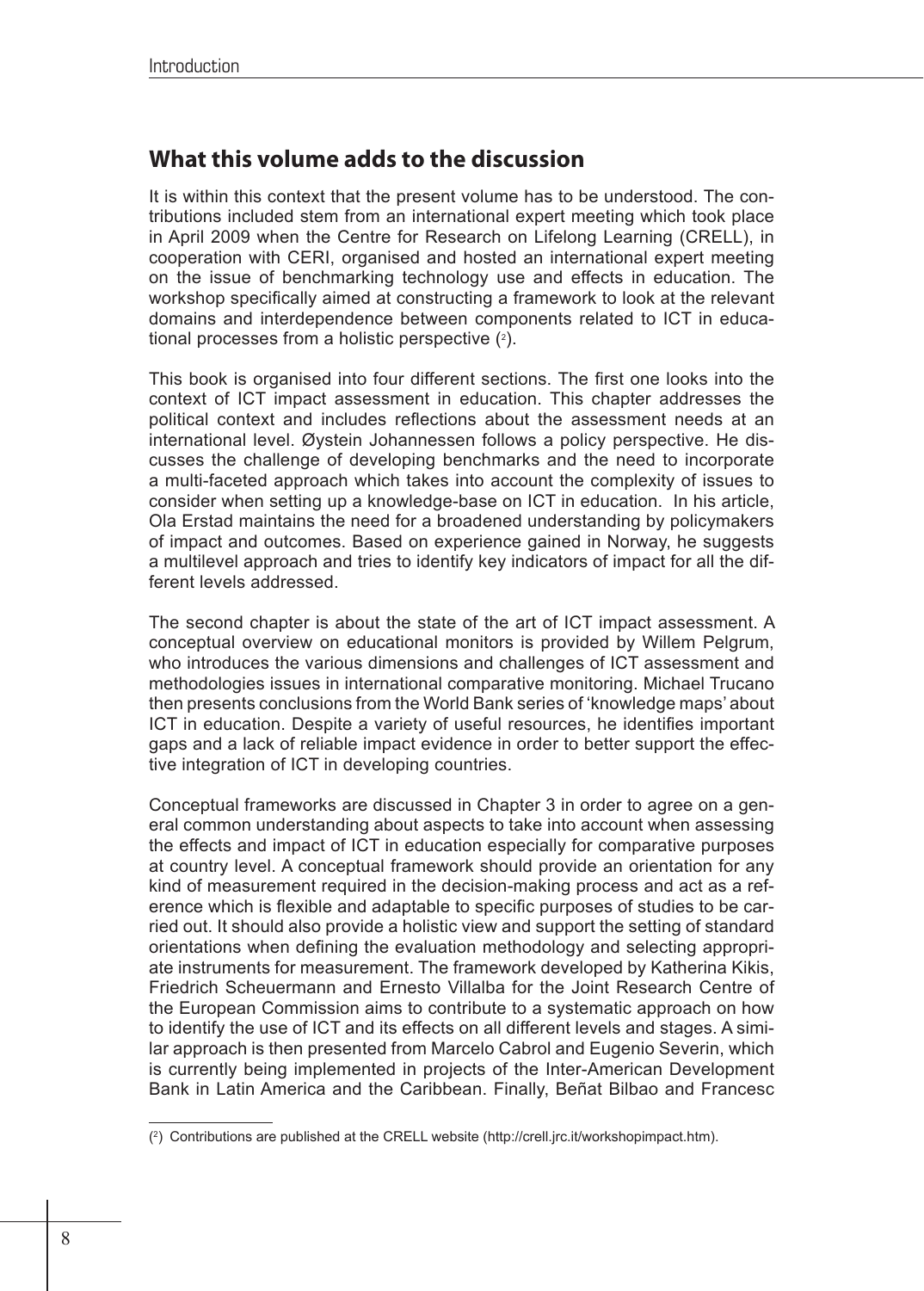Pedró discuss the conceptual approach proposed by the OECD for looking into the impact of digital learning resources and benchmarking the use in school education.

A series of reflective case studies are presented in Chapter 4. One important aspect of ICT impact assessment is to be clear on what is to be assessed at the individual level and to think about appropriate ways of measurements. Technology use and critical thinking and problem-solving approaches ('new literacies') are discussed by Edys S. Quellmalz in the context of assessment design and implementation. She looks at current approaches in assessment and underlines the need to reach consensus about what is to be measured. ICT implementation policies in education in Hong Kong are then analysed by Nancy Law, Yeung Lee and H. K. Yuen in terms of their impact on teaching and learning processes. They also present an interesting research design and concepts of information literacy assessment. Willem Pelgrum then reports about monitoring scenarios and sets of indicators on the use and impact of ICT in primary and secondary education. His work is based on the results of a study carried out in the European Union which can be seen as a further step to implement mechanisms for regular ICT implementation monitoring at a European level. A theoretical framework of various factors affecting ICT use in education is presented by Heeok Heo and Myunghee Kang. This framework had been embedded in a nationwide investigation in Korea. Findings clearly indicate that a better understanding of the real impact can only be achieved if more consideration is given to the use of ICT in informal learning. In addition, results from a comparative analysis in the European countries on ICT in primary education are then described by Roger Blamire. The approach was based on an analytical framework allowing an examination of the impact on three different levels: on learning and learners, on teachers and teaching and on primary school development plans and strategies. Altogether these cases help to better understand the need for comprehensive studies of the complex interactions between various types of ICT implementation and its effects, including other factors to take into account which have not yet been addressed by existing studies.

The aim of this book is to provide a basis for the design of frameworks, the identification of indicators and existing data sources as well as gaps in areas where further research is to be initiated. The contributions clearly demonstrate that there is a need for the development of consensus around widely accepted approaches, indicators and methodologies. In this context more harmonisation of existing survey approaches would be desirable. Therefore, this collection of articles follow the intention of both organisations, the OECD and the European Commission, to foster international cooperation with other relevant international organisations and to serve as a starting point for common reflection on ways to assess how ICT is used in education.

Without such an assessment, it is virtually impossible to make any progress in the direction of understanding better how the actual pedagogies are transformed and which policies, both at national and local levels, are making a difference. Only a truly international comparative effort can provide the necessary evidence. And even if the contributions in this book show a vast diversity of